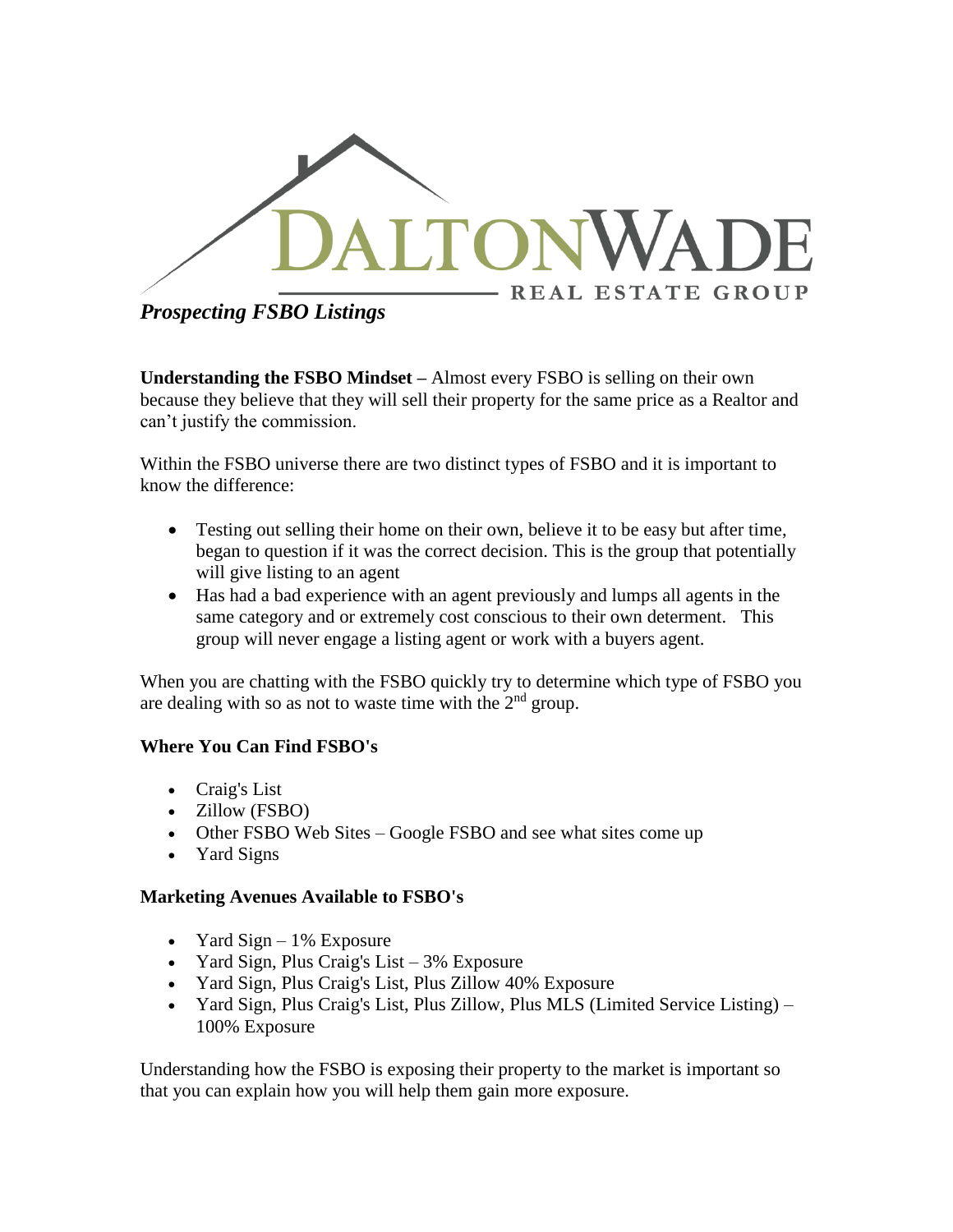A yard sign gives the FSBO almost no market exposure, while a yard sign, Craig's List post, Zillow post and on the MLS as a limited service listing gives the FSBO as much exposure as you the agent will provide them.

Please remember exposure is different than how they are marketing the property so even if they have the property on MLS you can still improve on their marketing:

**Photography** - 98% of home buyers search online and if the photography of the home is weak the FSBO is at a big disadvantage. You will fix this by using a professional photographer who has a wide angel lens and who has HDR software to enhance the photos.

**Write up/Remarks** - The remarks are not well written, did not focus on the main, most important features of the home or where disconnected from the photography. Kitchens and baths sell homes. The remarks along with the photos must entice the buyer to come look at the property.

**Internet Marketing** - The limited service brokerage they used to put the listing on the MLS does not have proper procedures for distributing the property out to the internet therefore the property did not get the proper exposure

**Open Houses** - The seller does not conduct open houses or does so very infrequently. Potential buyers who did not have an agent did not have access to the property and therefore never viewed it. We love open houses at Dalton Wade!

**Social Media** – The seller does not utilize Social Media (Facebook) to introduce the home and promote Open Houses. Because of this, potential buyers do not know the home is for sale.

#### **Phone Call Script #1**

When speaking with an FSBO you have very limited time to communicate that you will put more money in their pocket at closing than they will on their own!

Hi, this is **Tom Brady with Dalton Wade Real Estate Group** I saw that you were attempting to sell your home For Sale By Owner.

Do you currently have your home **on the MLS** (you might have wanted to check this prior to the call).

If  $no -$ 

Dalton Wade will place your home on the MLS, on all the top web sites including Zillow, Realtor.com Trulia.com, in fact your home will be on every web site with a data feed from MLS.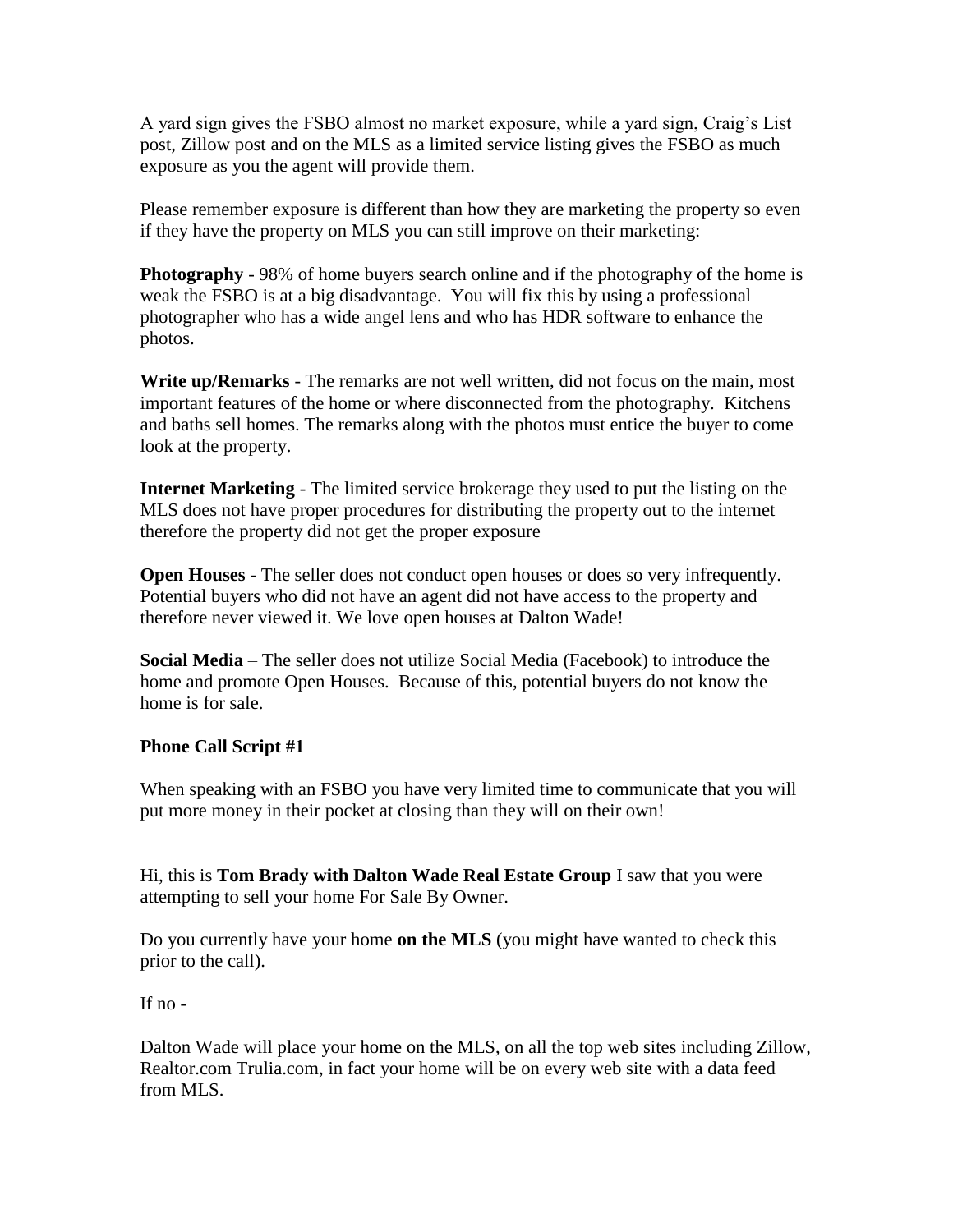We will professionally photograph your home, conduct open houses every weekend, promote your home via Social Media (Facebook) coordinate all the showing and provide you with feedback. When the house goes under agreement we will negotiate hard on your behalf to get you the most money possible. We will help you work through the home inspection process and be there with you to closing.

In summary we get you more \$\$\$ at closing than you would on your own.

Because that is what really matters getting more money at closing.....plus I will do all the work!

Would you be interested in hearing what it costs.......??

The higher the commission you charge the harder it is to convince the FSBO to work with you.

Would you be interested in having me come by and took a look at your home and explain in more detail how we will work together?

### **Phone Call Script #2**

When speaking with an FSBO you have very limited time to communicate that you will put more money in their pocket at closing than they will on their own!

Hi, this is **Tom Brady with Dalton Wade Real Estate Group** I saw that you were attempting to sell your home For Sale By Owner and was wondering if you are open to paying a buyer's agent?

If yes than explain to them for not much more in commission you will list their home and then move to:

Do you currently have your home **on the MLS** (you might have wanted to check this prior to the call).

If  $no -$ 

Dalton Wade will place your home on the MLS, on all the top web sites including Zillow, Realtor.com Trulia.com, in fact your home will be on every web site with a data feed from MLS.

We will professionally photograph your home, conduct open houses every weekend, promote your home via Social Media (Facebook) coordinate all the showing and provide you with feedback. When the house goes under agreement we will negotiate hard on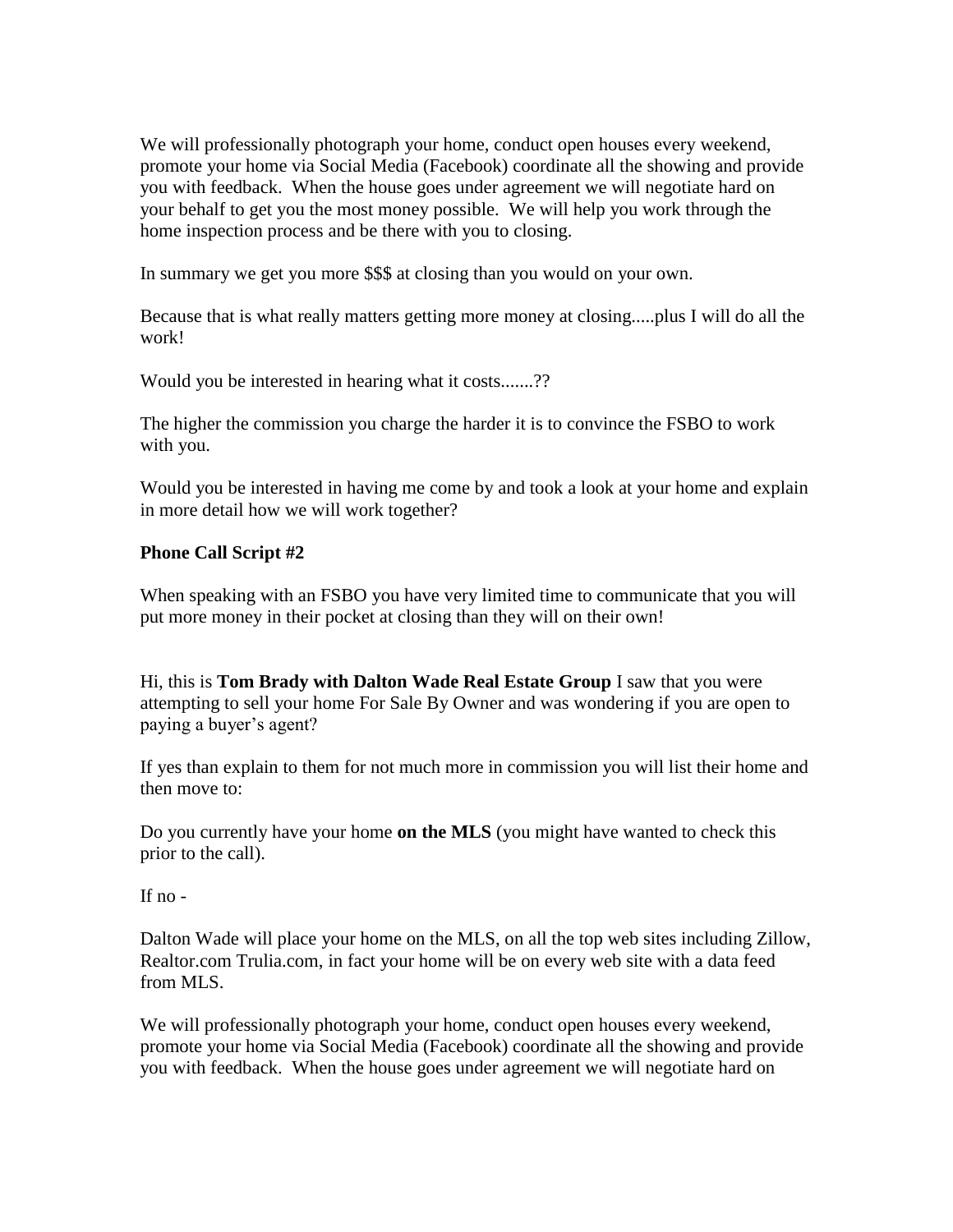your behalf to get you the most money possible. We will help you work through the home inspection process and be there with you to closing.

In summary we get you more \$\$\$ at closing than you would on your own.

Because that is what really matters getting more money at closing.....plus I will do all the work!

Would you be interested in hearing what it costs.......??

The higher the commission you charge the harder it is to convince the FSBO to work with you.

Would you be interested in having me come by and took a look at your home and explain in more detail how we will work together?

## **A Few More Things to Consider**

- FSBO's are bombarded by agent calls and you need to set yourself apart from the crowd. Remember they are selling FSBO to save money so you need to appeal to their frugalness by potentially lowering what you charge (hopefully you make it up on the backend by meeting some buyers via the listing)
- If they are willing to pay a buyer's agent 3% then for 4% you can list the home (2.5% to buyer's agent 1.5% listing side) you will not receive one less showing.
- Getting an appointment on the first call is nice but not completely necessary. If they do not want to schedule a time now, ask when you can call back to see how they are doing. Most sellers will appreciate your follow up and it tells them you have good follow up skills.
- Enter the seller lead in Boomtown (or your CRM) and set a follow up. If the sellers call me in a month, call in three weeks. Timing is extremely important!

#### **Other Resources**

To further supplement your efforts You Tube has some great FSBO listing videos.

Just search under FSBO Real Estate Agent

The Red X [www.theredx.com](http://www.theredx.com/) and Expresso Agent<https://espressoagent.com/> supply phone numbers for FSBO's and make the calling process easier and more efficient!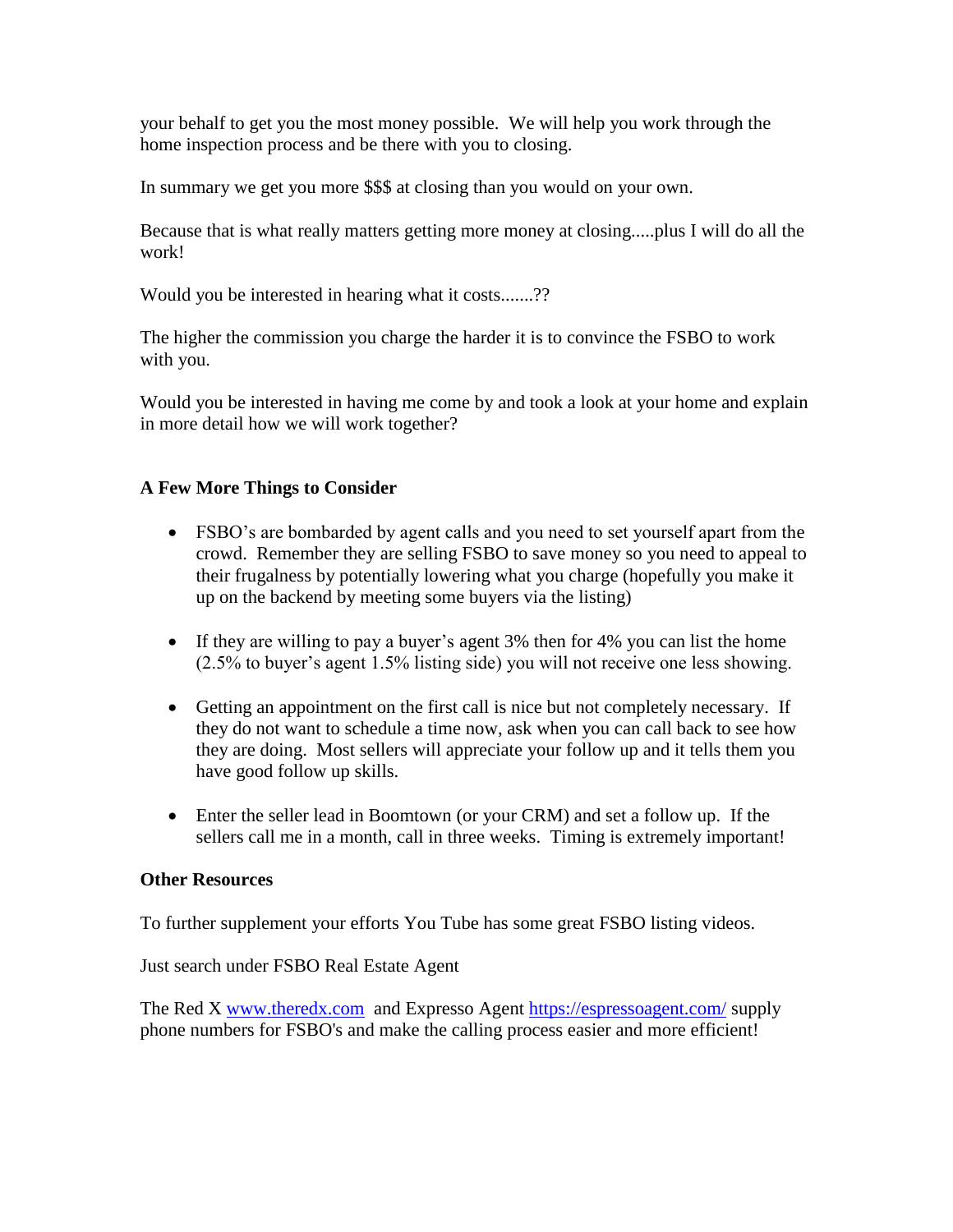

# *Prospecting Expired, Withdrawn and FSBO Listings*

**Expired Listing** - Listing has come to the end of its agreed upon term and seller did not renew or extend.

**Withdrawn Listing** - Seller asked listing agent to "Cancel or Withdraw" the listing prior to the listings expiration date. MLS as recently added "Unconditionally Withdrawn"  $\&$ "Conditionally Withdrawn" status for Withdrawn Listings. "Unconditionally Withdrawn" means the previous Broker has fully released the seller from any compensation to them. "Conditionally Withdrawn" means the previous Broker has not fully released the seller and may still seek compensation if the home sells.

Typically, expired and withdrawn listing sellers have paid a 5% or 6% commission, so seeking this commission amount would not seem unusual or possibly easier to achieve than with a For Sale By Owner Listing (FSBO).

Script for withdrawn or expired listing should be similar.

You need to convince the home seller that you will do a **better/stronger** job than the previous agent and your "efforts" will get the property sold.

Areas where the previous agent don't put their best foot forward and you can capitalize on are:

**Photography** - 98% of home buyers search online and if the photography of the home is weak the property/seller is at a big disadvantage. You will fix this by using a professional photographer who has a wide angel lens and who has HDR software to enhance the photos.

**Write up/Remarks** - The remarks where not well written, did not focus on the main, most important features of the home or where disconnected from the photography. Kitchens and baths sell homes. The remarks along with the photos must entice the buyer to come look at the property.

**Internet Marketing** - The listing agent or his brokerage does not have proper procedures for distributing the property out to the internet therefore the property did not get the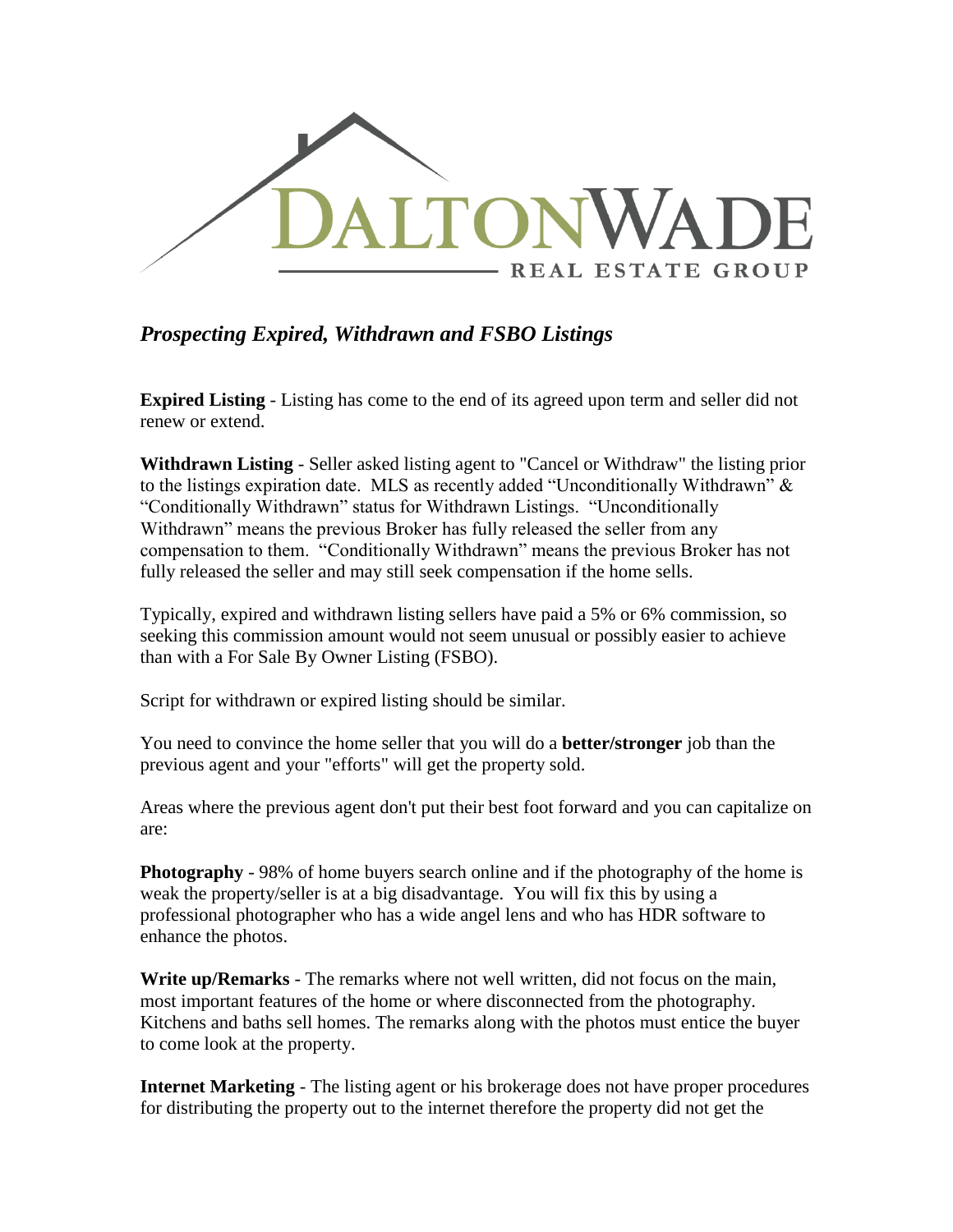proper exposure. The listing agent is not a Premier Agent on Zillow so on their listings they appear with 3 other agents on the page. The consumer/buyer did not click on the listing agent but another agent and that agent steered the buyer to another property.

**Open Houses** - The listing agent did not conduct open houses or did so very infrequently. Potential buyers who did not have an agent did not have access to the property and therefore never viewed it. We love open houses at Dalton Wade!

**Social Media** – The previous agent did not utilize Social Media (Facebook) to introduce the home and promote Open Houses. Because of this, potential buyers did not know the home was for sale.

## **Your Pitch**

When speaking with an expired/withdrawn listing you have very limited time to tell them how you will vastly improve upon and how you will market their home versus how it was marketed previously.

Hi, this is **Tom Brady with Dalton Wade Real Estate Group** I saw that you were previously attempting to sell your home and your previous agent failed to get the job done.

From looking at your listing I know I can significantly improve on way your home is visually presented on the internet via much better photography. I use a professional photographer who is awesome. He uses a wide-angle lens and HDR software.

I can describe your property better so that the write up hits quicker and is tied into the photography.

My brokerage, Dalton Wade is an internet marketing machine, so your listing will be seen by more buyers!

Dalton Wade has had excellent results in driving buyer traffic to our listings via open houses. The national average for homes being sold via an open house is 10% or results are 20% so we have a 2x better conversion rate than the national average.

Additionally, we are strong proponents of Social Media (Facebook) and have effectively used Social Media to sell other properties.

In summary we will do a better job in visually presenting your home via our photography, our write up about the property hits harder, we distribute your listing wide and far on the internet and we are very aggressive in conducting open houses and with Social Media!

All the above will drive more buyers to your property and this is the first step in getting your property sold for the most amount of money.